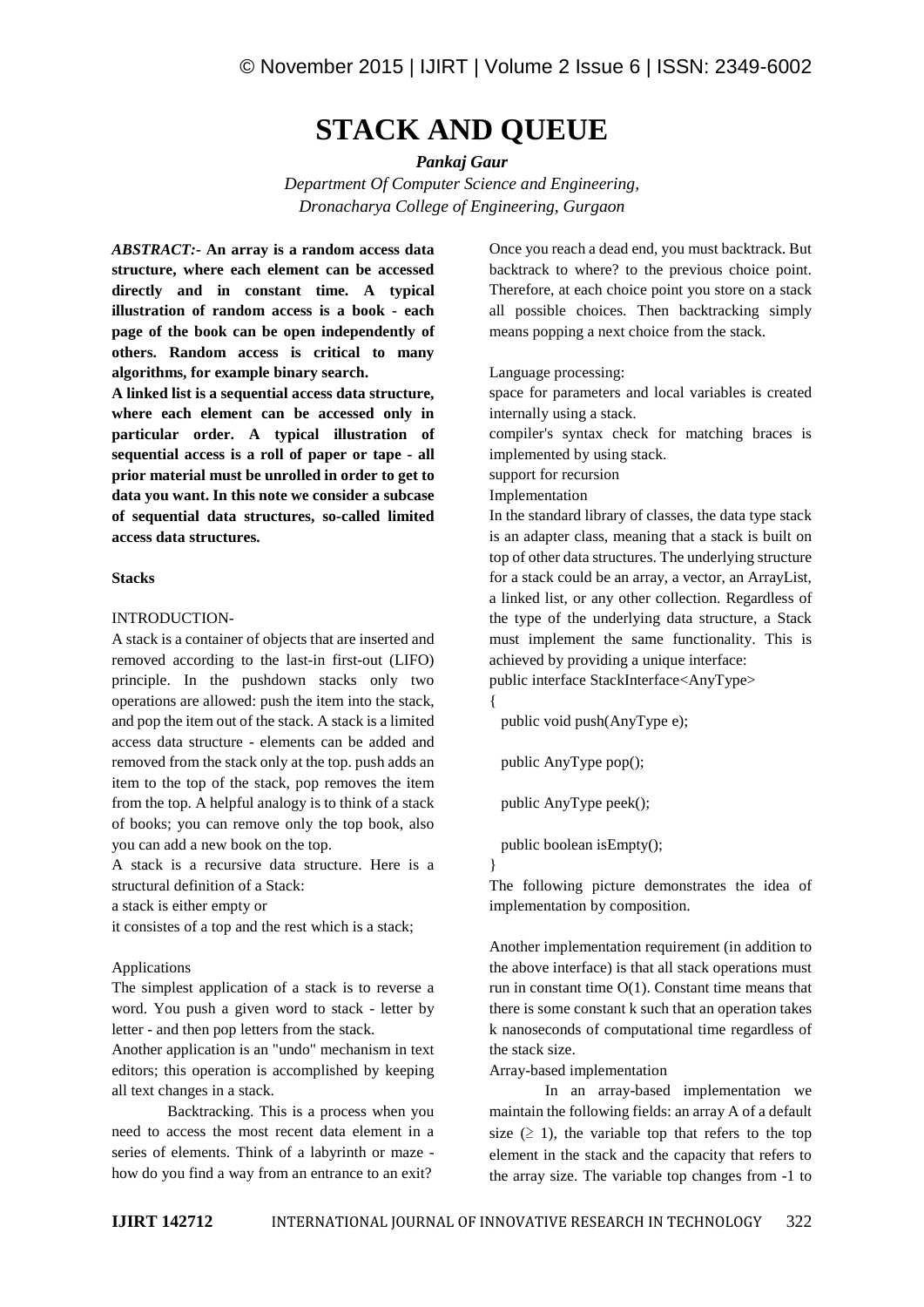capacity - 1. We say that a stack is empty when top  $= -1$ , and the stack is full when top = capacity-1. In a fixed-size stack abstraction, the capacity stays unchanged, therefore when top reaches capacity, the stack object throws an exception. See ArrayStack.java for a complete implementation of the stack class.

In a dynamic stack abstraction when top reaches capacity, we double up the stack size.

# Linked List-based implementation

Linked List-based implementation provides the best (from the efficiency point of view) dynamic stack implementation.

See ListStack.java for a complete implementation of the stack class.

# **Queues**

A queue is a container of objects (a linear collection) that are inserted and removed according to the firstin first-out (FIFO) principle. An excellent example of a queue is a line of students in the food court of the UC. New additions to a line made to the back of the queue, while removal (or serving) happens in the front. In the queue only two operations are allowed enqueue and dequeue. Enqueue means to insert an item into the back of the queue, dequeue means removing the front item. The picture demonstrates the FIFO access.

The difference between stacks and queues is in removing. In a stack we remove the item the most recently added; in a queue, we remove the item the least recently added.

# Implementation

In the standard library of classes, the data type queue is an adapter class, meaning that a queue is built on top of other data structures. The underlying structure for a queue could be an array, a Vector, an ArrayList, a LinkedList, or any other collection. Regardless of the type of the underlying data structure, a queue must implement the same functionality. This is achieved by providing a unique interface.

interface QueueInterface<AnyType>

{

public boolean isEmpty();

public AnyType getFront();

public AnyType dequeue();

public void enqueue(AnyType e);

#### public void clear();

}

Each of the above basic operations must run at constant time  $O(1)$ . The following picture demonstrates the idea of implementation by composition.

#### **Circular Queue**

Given an array A of a default size  $(≥ 1)$  with two references back and front, originally set to -1 and 0 respectively. Each time we insert (enqueue) a new item, we increase the back index; when we remove (dequeue) an item - we increase the front index. Here is a picture that illustrates the model after a few steps:

As you see from the picture, the queue logically moves in the array from left to right. After several moves back reaches the end, leaving no space for adding new elements

However, there is a free space before the front index. We shall use that space for enqueueing new items, i.e. the next entry will be stored at index 0, then 1, until front. Such a model is called a wrap around queue or a circular queue

Finally, when back reaches front, the queue is full. There are two choices to handle a full queue:a) throw an exception; b) double the array size.

The circular queue implementation is done by using the modulo operator (denoted %), which is computed by taking the remainder of division (for example, 8%5 is 3). By using the modulo operator, we can view the queue as a circular array, where the "wrapped around" can be simulated as "back % array\_size". In addition to the back and front indexes, we maintain another index: cur - for counting the number of elements in a queue. Having this index simplifies a logic of implementation.

See ArrayQueue.java for a complete implementation of a circular queue.

#### Applications

The simplest two search techniques are known as Depth-First Search(DFS) and Breadth-First Search (BFS). These two searches are described by looking at how the search tree (representing all the possible paths from the start) will be traversed.

Deapth-First Search with a Stack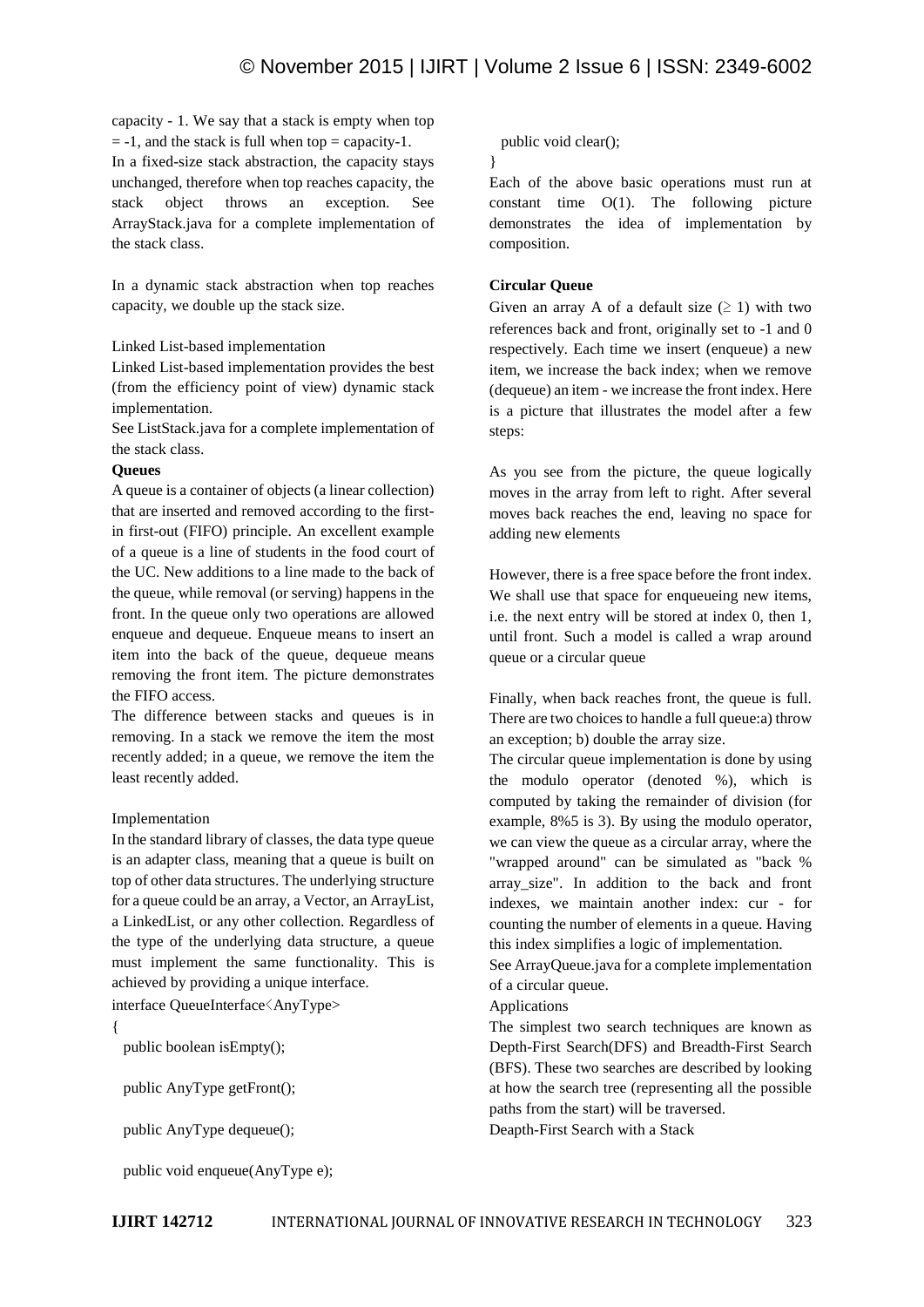In depth-first search we go down a path until we get to a dead end; then we backtrack or back up (by popping a stack) to get an alternative path.

Create a stack

Create a new choice point

Push the choice point onto the stack

while (not found and stack is not empty)

Pop the stack

Find all possible choices after the last one tried

Push these choices onto the stack

Return

Breadth-First Search with a Queue

In breadth-first search we explore all the nearest possibilities by finding all possible successors and enqueue them to a queue.

Create a queue

Create a new choice point

Enqueue the choice point onto the queue

while (not found and queue is not empty)

Dequeue the queue

Find all possible choices after the last one tried Enqueue these choices onto the queue

Return

We will see more on search techniques later in the course.

Arithmetic Expression Evaluation

An important application of stacks is in parsing. For example, a compiler must parse arithmetic expressions written using infix notation:

 $1 + ((2 + 3) * 4 + 5) * 6$ 

We break the problem of parsing infix expressions into two stages. First, we convert from infix to a different representation called postfix. Then we parse the postfix expression, which is a somewhat easier problem than directly parsing infix.

Converting from Infix to Postfix. Typically, we deal with expressions in infix notation

 $2 + 5$ 

where the operators (e.g.  $+$ ,  $*$ ) are written between the operands (e.q, 2 and 5). Writing the operators after the operands gives a postfix expression 2 and 5 are called operands, and the '+' is operator. The above arithmetic expression is called infix, since the operator is in between operands. The expression  $25 +$ 

Writing the operators before the operands gives a prefix expression

 $+2.5$ 

Suppose you want to compute the cost of your shopping trip. To do so, you add a list of numbers and multiply them by the local sales tax (7.25%):  $70 + 150 * 1.0725$ 

Depending on the calculator, the answer would be either 235.95 or 230.875. To avoid this confusion we shall use a postfix notation

70  $150 + 1.0725$  \*

Postfix has the nice property that parentheses are unnecessary.

Now, we describe how to convert from infix to postfix.

Read in the tokens one at a time

If a token is an integer, write it into the output

If a token is an operator, push it to the stack, if the stack is empty. If the stack is not empty, you pop entries with higher or equal priority and only then you push that token to the stack.

If a token is a left parentheses '(', push it to the stack If a token is a right parentheses ')', you pop entries until you meet '('.

When you finish reading the string, you pop up all tokens which are left there.

Arithmetic precedence is in increasing order: '+', '-', '\*', '/';

Example. Suppose we have an infix expression: $2+(4+3*2+1)/3$ . We read the string by characters.

'2' - send to the output.

'+' - push on the stack.

'(' - push on the stack.

'4' - send to the output.

- '+' push on the stack.
- '3' send to the output.
- '\*' push on the stack.
- '2' send to the output.

Evaluating a Postfix Expression. We describe how to parse and evaluate a postfix expression.

We read the tokens in one at a time.

If it is an integer, push it on the stack

If it is a binary operator, pop the top two elements from the stack, apply the operator, and push the result back on the stack.

Consider the following postfix expression

 $593 + 42 * * 7 + *$ 

Here is a chain of operations

| <b>Stack Operations</b><br>Output |  |
|-----------------------------------|--|
|-----------------------------------|--|

| push(5);              | 5         |  |
|-----------------------|-----------|--|
| push(9);              | 59        |  |
| push(3);              | 593       |  |
| $push(pop() + pop())$ | 5 1 2     |  |
| push(4);              | 5 1 2 4   |  |
| push(2);              | 5 1 2 4 2 |  |
| $push(pop() * pop())$ | 5 1 2 8   |  |
| $push(pop() * pop())$ | 596       |  |
|                       |           |  |